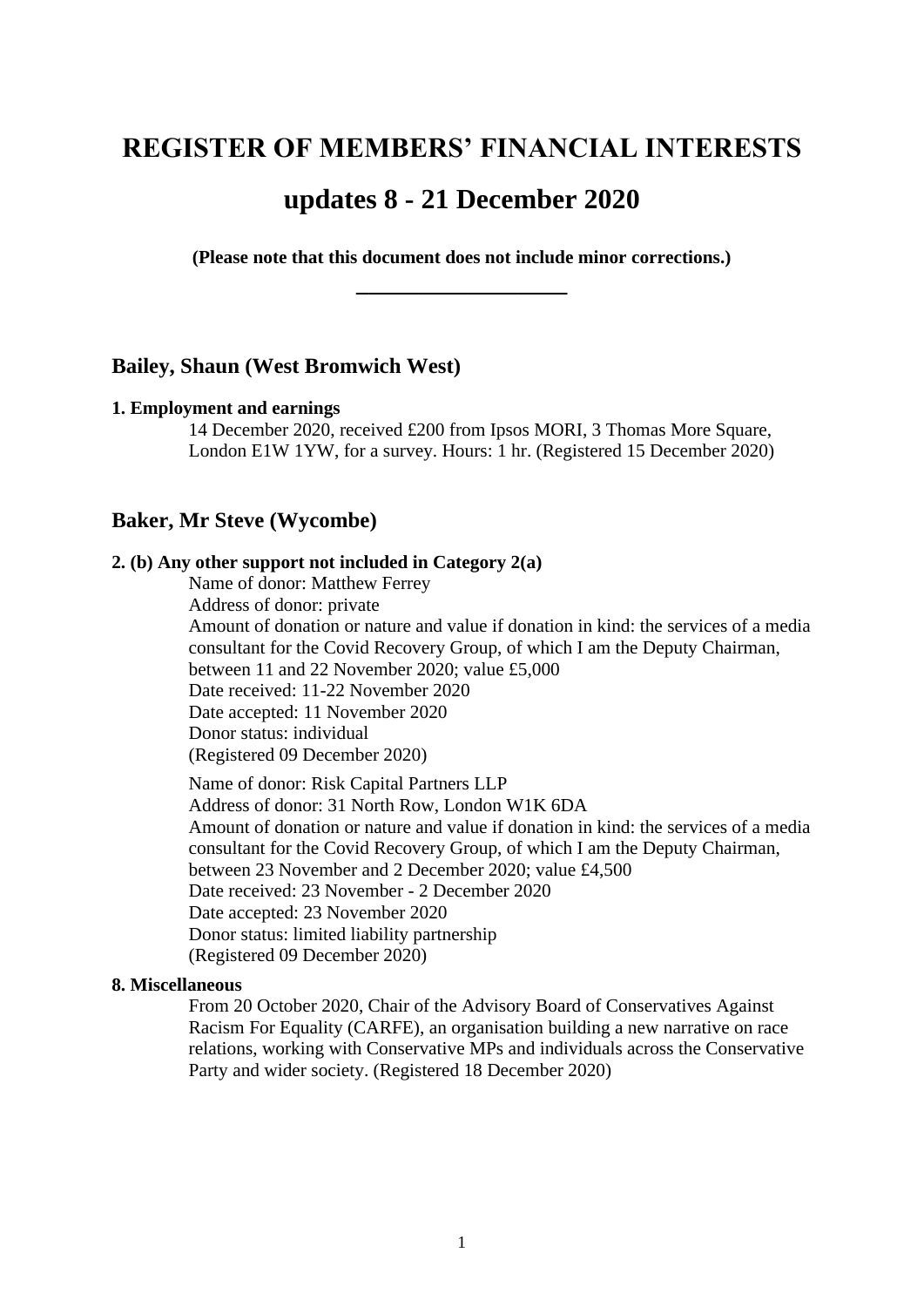From 15 December 2020, Member of the Air League Council. The Air League aims to change lives through aviation, promoting an interest in aviation by inspiring young people, awarding scholarships and work opportunities. I return to the Air League Council after a lapse of several years. (Registered 18 December 2020)

# **Benton, Scott (Blackpool South)**

### **1. Employment and earnings**

Payments from Ipsos MORI, 3 Thomas More Square, London E1W 1YW, for surveys:

15 December 2020, received £200 for a survey completed in November 2020. Hours: 1 hr 10 mins. (Registered 16 December 2020)

10 December 2020, received £80 for a survey completed in November 2020. Hours: 20 mins. (Registered 21 December 2020)

# **Brabin, Tracy (Batley and Spen)**

### **1. Employment and earnings**

Payments from All3Media (TV production company), Berkshire House, 168-173 High Holborn, West End, London WC1V 7AA, received via Brown, Simcocks & Andrews (UK) LLP, R1-23, The Old Truman Brewery, 91 Brick Lane, London E1 6QL, for acting work completed before I became an MP:

23 November 2020, received £264.13. Hours: no additional hours. (Registered 08 December 2020)

### **2. (b) Any other support not included in Category 2(a)**

Name of donor: GMB Yorkshire & North Derbyshire Region Address of donor: Grove Hall, 60 College Grove Rd, Wakefield WF1 3RN Amount of donation or nature and value if donation in kind: A campaign organiser for my campaign for Labour Candidate for West Yorkshire Mayor, between 21 September 2020 and 27 November 2020, value £4,384.64 Date received: 21 September 2020 – 27 November 2020 Date accepted: 21 September 2020 Donor status: trade union (Registered 18 December 2020)

### **Bradshaw, Mr Ben (Exeter)**

### **1. Employment and earnings**

14 December 2020, received £200 from Ipsos MORI, 3 Thomas More Square London E1W 1YW, for an opinion survey. Hours: 1 hr. (Registered 16 December 2020)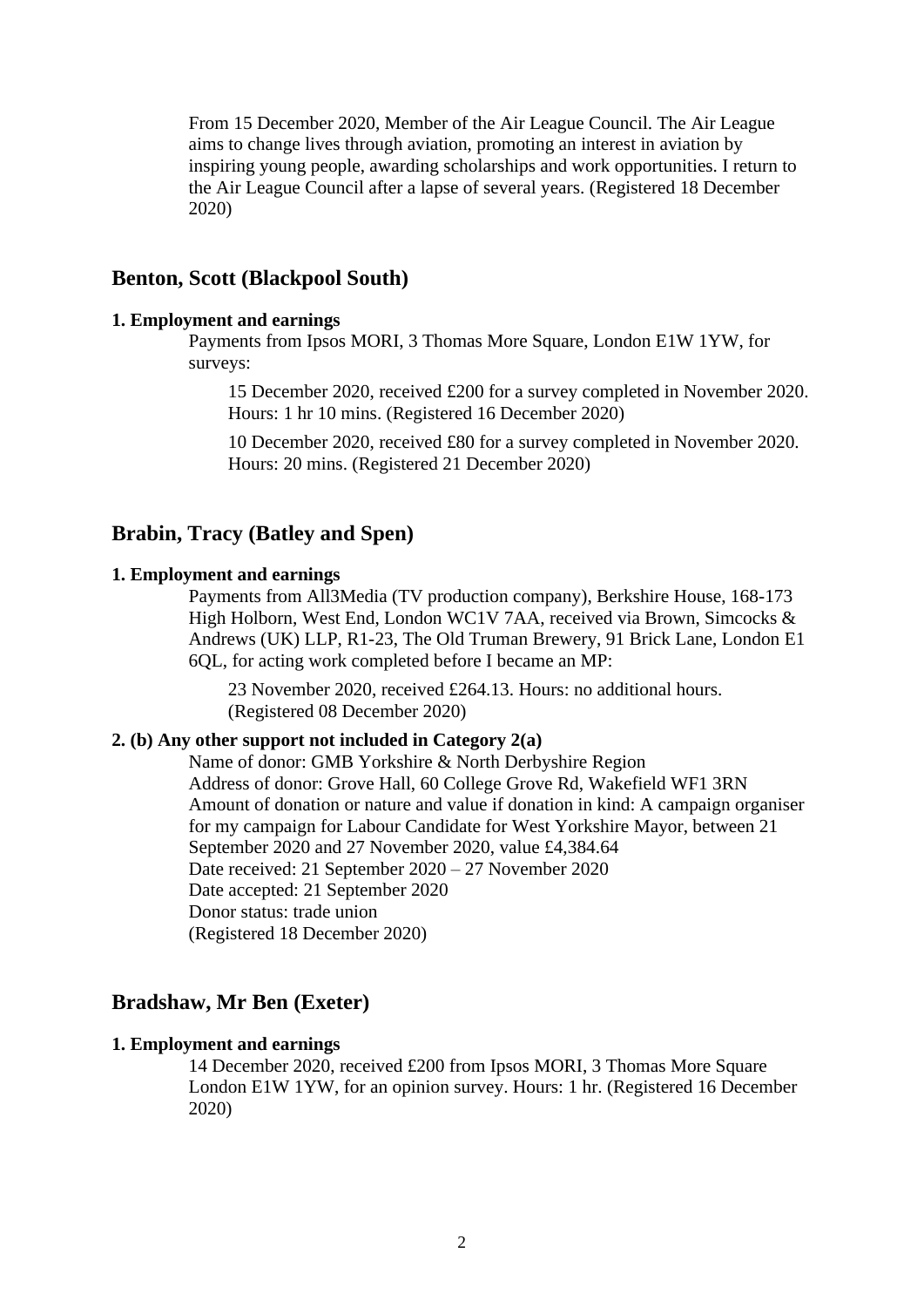### **Brady, Sir Graham (Altrincham and Sale West)**

#### **1. Employment and earnings**

From September 2020 I receive £26,000 a year (paid monthly) for my role as Editor of The House Magazine (Dods Parliamentary Services), Level 11, The Shard, 32 London Bridge Rd, London SE1 9SG. Hours: 10 hrs a month. (Updated 31 May 2015, 13 November 2015, 03 July 2017, 18 June 2020 and 15 December 2020)

Payments from Primary Access and Research, 14 Old Queen Street, London SW1H 9HP:

5 November 2020, received £500 for an interview on 4 November 2020. Hours: 1 hr. (Registered 10 November 2020)

4 December 2020, received £200 from the BBC, Broadcasting House, Portland Place, London W1A 1AA, for participation as a panel member for Any Questions on 27 November 2020. Hours: 1 hr. (Registered 15 December 2020)

# **Bryant, Chris (Rhondda)**

### **1. Employment and earnings**

Payments for articles from the Telegraph Media Group, 111 Buckingham Palace Road, London SW1W 0DT:

£200 expected for an article written on 3 December 2020. Hours: 45 mins. (Registered 16 December 2020)

£150 expected from Testbed Audio Ltd, 34 St Johns Park, London SE3 7JH, for a recording session for a podcast on 8 December 2020. Hours: 90 mins. (Registered 11 December 2020)

### **Cairns, Alun (Vale of Glamorgan)**

#### **1. Employment and earnings**

Payments from Ipsos MORI, 3 Thomas More Square, London E1W 1YW, for surveys:

15 December 2020, received £200. Hours: 1 hr. (Registered 18 December 2020)

# **Caulfield, Maria (Lewes)**

### **1. Employment and earnings**

Registered nurse at Royal Marsden Hospital, Fulham Road, London SW1 6JJ:

10 April 2020, received £287.62. Hours: 12.5 hrs. (Registered 06 May 2020; updated 17 December 2020)

17 April 2020, received £287.62. Hours: 12.5 hrs. (Registered 06 May 2020; updated 17 December 2020)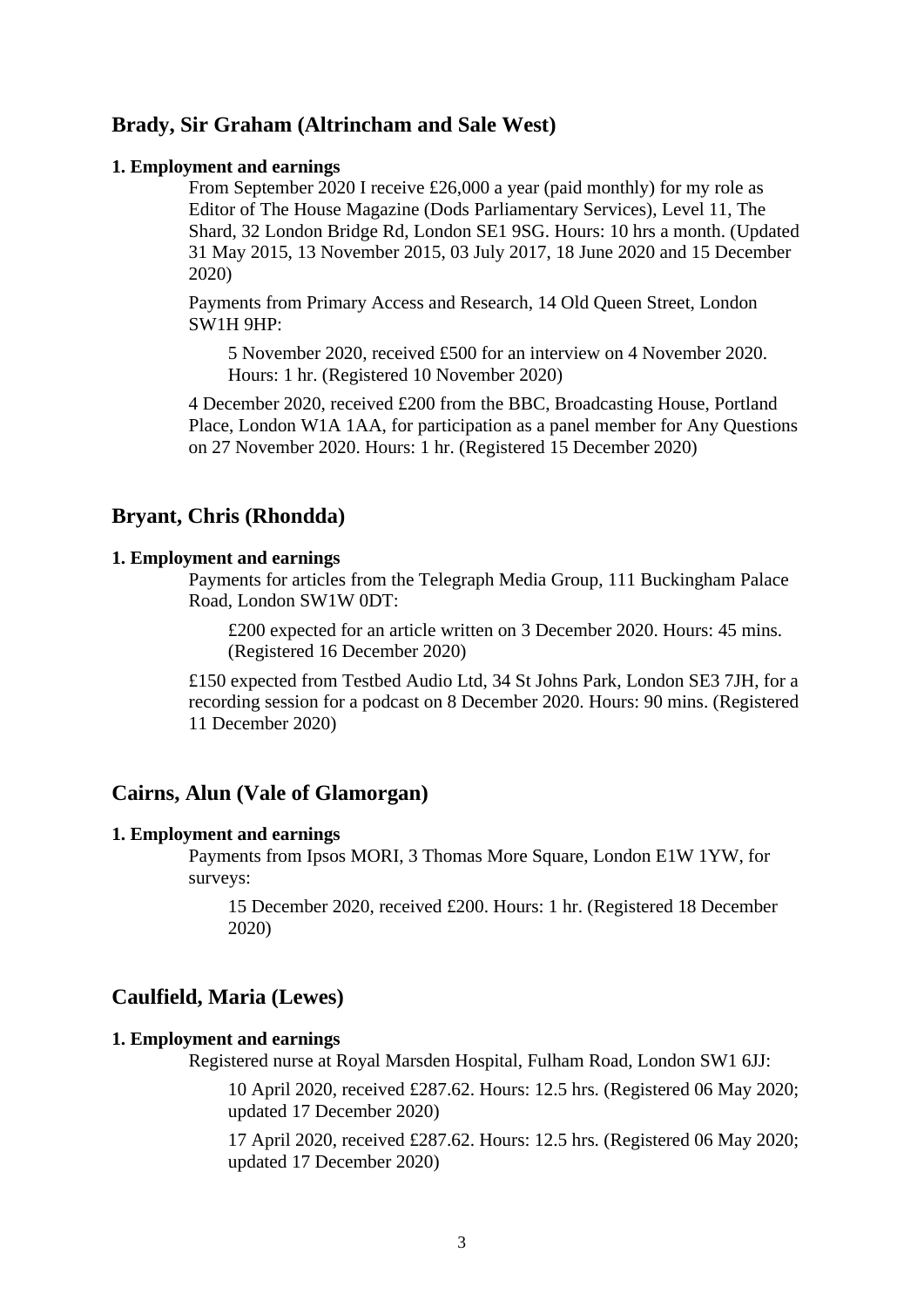24 April 2020, received £581.92. Hours: 25 hrs. (Registered 06 May 2020; updated 17 December 2020)

7 May 2020, received £281.80. Hours: 12 hrs. (Registered 04 June 2020; updated 17 December 2020)

29 May 2020, received £321.05. Hours: 12 hrs. (Registered 04 June 2020; updated 17 December 2020)

31 July 2020, received £213.62. Hours: 12 hrs. (Registered 19 August 2020; updated 17 December 2020)

7 August 2020, received £260.87. Hours: 12 hrs. (Registered 19 August 2020; updated 17 December 2020)

14 August 2020, received £213.63. Hours: 12 hrs. (Registered 19 August 2020; updated 17 December 2020)

21 August 2020, received £260.87. Hours: 12.5 hrs. (Registered 15 September 2020; updated 17 December 2020)

28 August 2020, received £300.12. Hours: 12.5 hrs. (Registered 15 September 2020; updated 17 December 2020)

11 September 2020, received £300.12. Hours: 12.5 hrs. (Registered 15 September 2020; updated 17 December 2020)

25 September 2020, received £245.72. Hours: 12 hrs. (Registered 19 October 2020; updated 17 December 2020)

16 October 2020, received £245.72. Hours: 12 hrs. (Registered 19 October 2020; updated 17 December 2020)

6 November 2020, received £37.18. Hours: 2 hrs. (Registered 10 November 2020; updated 17 December 2020)

27 November 2020, received £330 Hours: 12 hrs. (Registered 15 December 2020)

### **Chishti, Rehman (Gillingham and Rainham)**

### **1. Employment and earnings**

On 11 September 2020, commissioned into the British Army as a Reservist. Payments will be received from the Army Pay Office, 65 Brown St, Glasgow G2 8EX. (Registered 09 December 2020)

### **Colburn, Elliot (Carshalton and Wallington)**

# **2. (a) Support linked to an MP but received by a local party organisation or indirectly via a central party organisation**

Name of donor: Martin C Armstrong Address of donor: private Amount of donation or nature and value if donation in kind: £3,000 Donor status: individual (Registered 21 December 2020)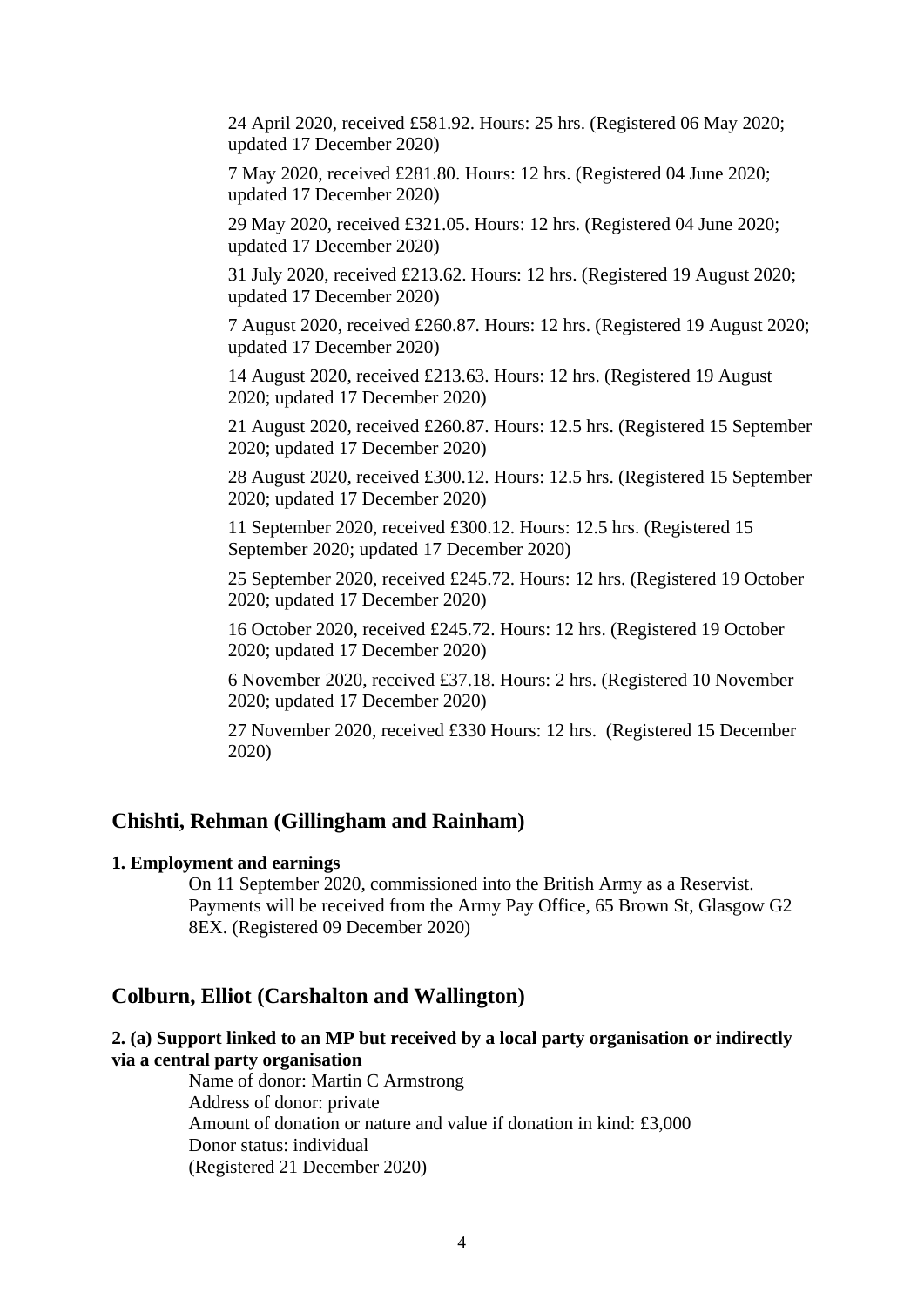# **Cooper, Yvette (Normanton, Pontefract and Castleford)**

### **1. Employment and earnings**

Payments received from Atlantic Books Ltd, Ormond House, 27 Boswell Street, London WC1 3JZ, via Conville and Walsh (literary agent), Haymarket House, London SW1Y 4SP:

18 November 2020, received a payment of £5,125 as the fourth instalment for a book. Hours: 50 hrs. Payment used to fund office staffing costs. (Registered 11 December 2020)

# **Cox, Mr Geoffrey (Torridge and West Devon)**

#### **1. Employment and earnings**

Payments from the Khan Partnership Solicitors, 48-49 Russell Square, London WC1B 4JP:

30 November 2020, received £9,750 for legal services provided in October 2020. Hours: 12 approx. (Registered 18 December 2020)

# **Coyle, Neil (Bermondsey and Old Southwark)**

#### **1. Employment and earnings**

Payments from Ipsos MORI, 3 Thomas More Street, London E1W 1YW, for surveys:

14 December 2020, received £200. Hours: 1 hr 30 mins. (Registered 17 December 2020)

# **Cunningham, Alex (Stockton North)**

### **1. Employment and earnings**

Payments from Savanta ComRes, 3 Melville Street, Edinburgh EH3 7PE, for completing surveys. All fees paid direct to Stockton North CLP:

7 January 2020, payment of £75. Hours: 15 mins. (Registered 18 December 2020)

30 March 2020, payment of £75. Hours: 15 mins. (Registered 18 December 2020)

26 May 2020, payment of £75. Hours: 12 mins. (Registered 18 December 2020)

4 August 2020, payment of £75. Hours: 15 mins. (Registered 18 December 2020)

8 September 2020, payment of £75. Hours: 12 mins. (Registered 18 December 2020)

9 September 2020, payment of £75. Hours: 10 mins. (Registered 18 December 2020)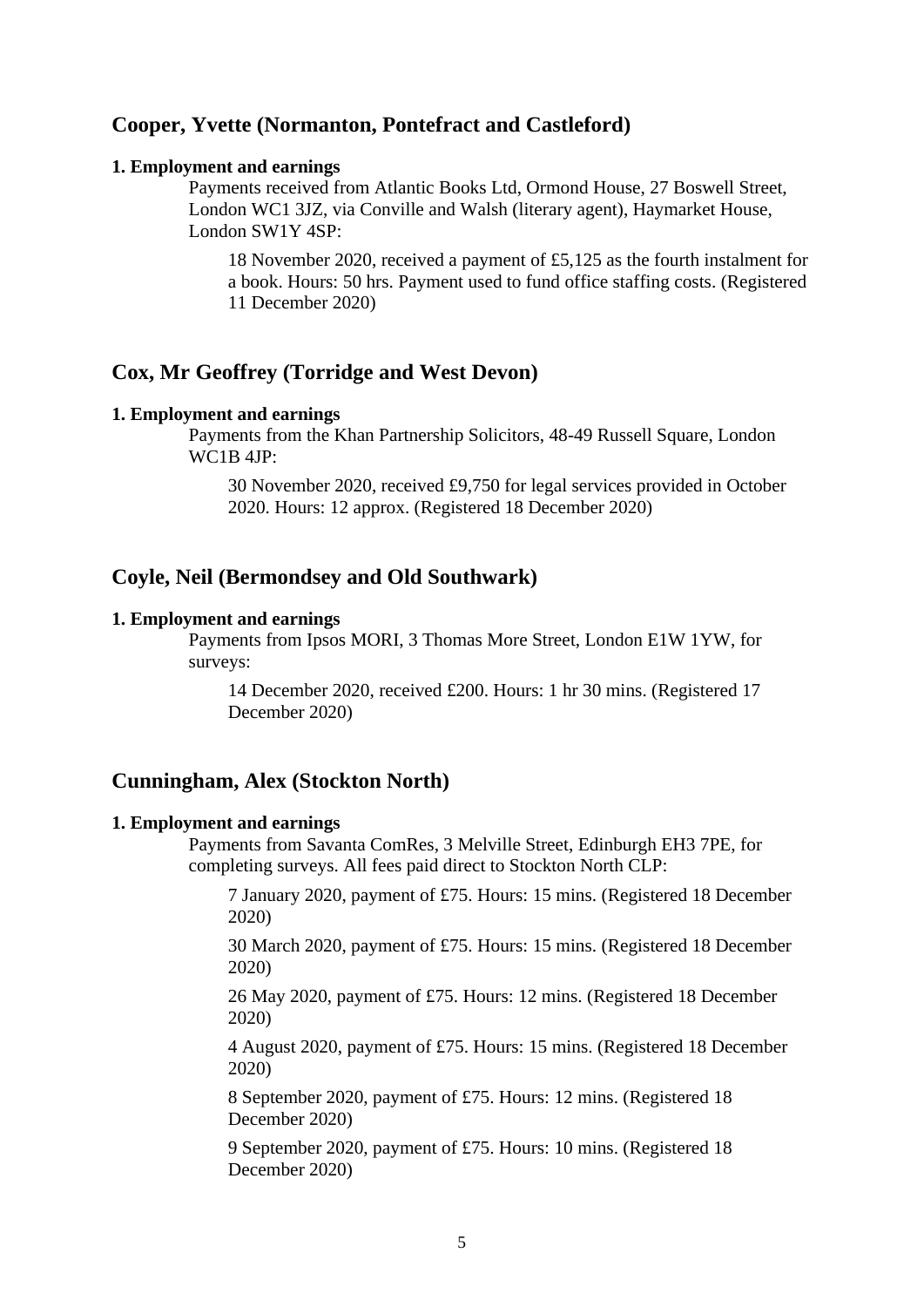5 October 2020, payment of £75. Hours: 10 mins. (Registered 18 December 2020)

23 October 2020, payment of £75. Hours: 10 mins. (Registered 18 December 2020)

Payments from YouGov, 50 Featherstone Street, London EC1Y 8RT, for completing surveys:

4 February 2020, payment of £70. Hours: 10 mins. (Registered 16 December 2020)

12 February 2020, payment of £110. Hours: 20 mins. (Registered 16 December 2020)

9 July 2020, payment of £70. Hours: 12 mins. (Registered 16 December 2020)

13 July 2020, payment of £100. Hours: 20 mins. (Registered 16 December 2020)

31 July 2020, payment of £100. Hours: 20 mins. (Registered 16 December 2020)

27 August 2020, payment of £100. Hours: 20 mins. (Registered 16 December 2020)

8 September 2020, payment of £100. Hours: 20 mins. (Registered 16 December 2020)

11 September 2020, payment of £100. Hours: 20 mins. (Registered 16 December 2020)

23 September 2020, payment of £100. Hours: 20 mins. (Registered 16 December 2020)

20 November 2020, payment of £100. Hours: 20 mins. (Registered 16 December 2020)

Payments from Ipsos MORI, 3 Thomas More Square, London E1W 1YW, for completing surveys. All fees paid direct to Stockton North CLP:

17 February 2020, payment of £200. Hours: 30 mins. (Registered 18 December 2020)

17 December 2020, payment of £200. Hours: 30 mins. (Registered 18 December 2020)

### **6. Land and property portfolio: (i) value over £100,000 and/or (ii) giving rental income of over £10,000 a year**

Until 1 August 2020, a half share in a house in Stockton on Tees: (i). (Registered 26 May 2015; updated 05 April 2019 and 18 December 2020)

### **9. Family members employed and paid from parliamentary expenses**

I employ my son, John Cunningham, as Senior Caseworker. (Updated 18 December 2020)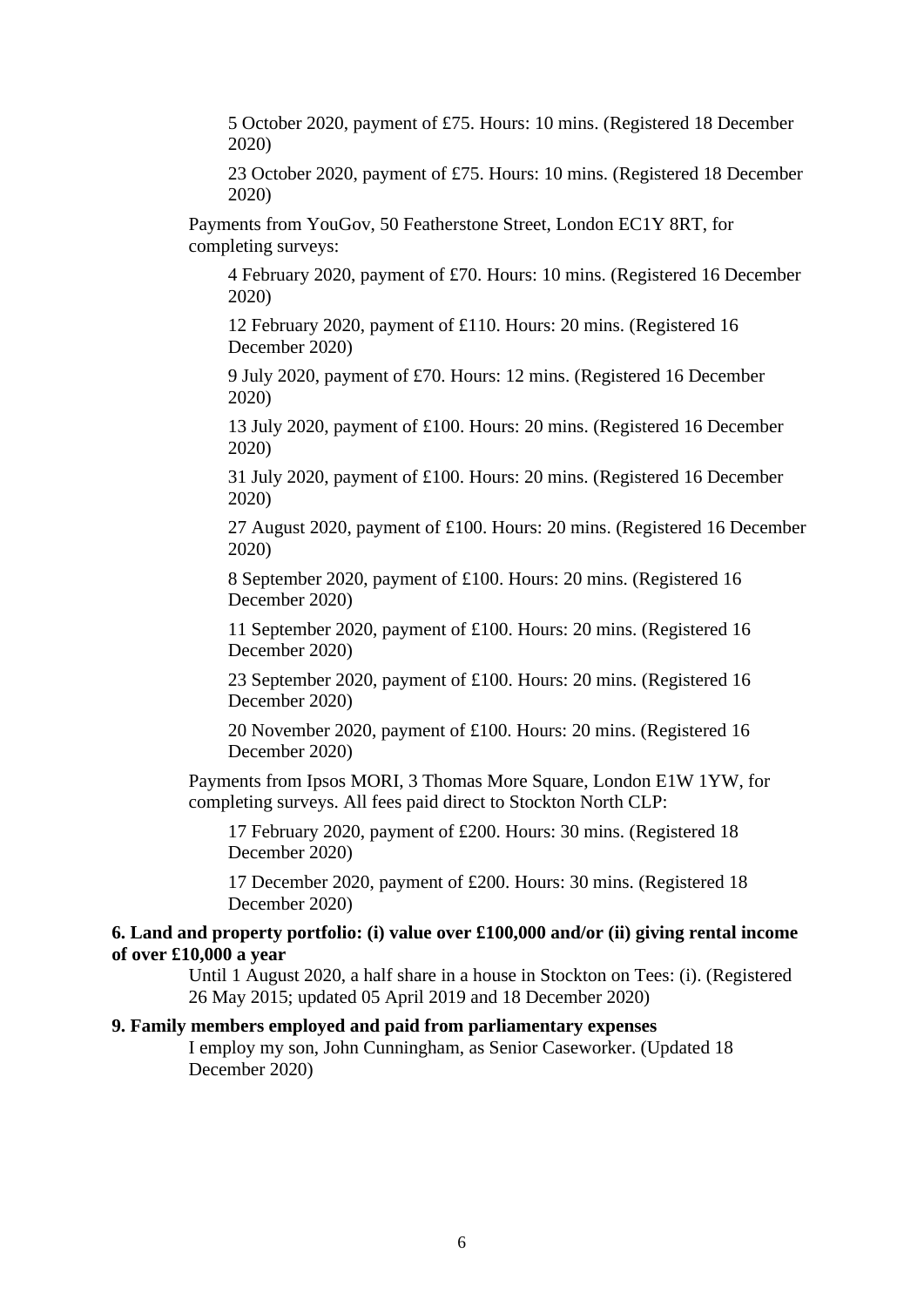# **Dowd, Peter (Bootle)**

### **1. Employment and earnings**

Payments from YouGov, 50 Featherstone Street, London EC1V 8RT, for opinion surveys:

11 December 2020, received £60. Hours: 30 mins. (Registered 14 December 2020)

21 December 2020, received £100. Hours: 45 mins. (Registered 21 December 2020)

21 December 2020, received £60. Hours: 30 mins. (Registered 21 December 2020)

# **Drax, Richard (South Dorset)**

### **6. Land and property portfolio: (i) value over £100,000 and/or (ii) giving rental income of over £10,000 a year**

A residential property in Dorset: (i) and (ii). (Updated 05 June 2015 and 11 December 2020)

Two retail commercial properties in Dorset: (i) and (ii). (Updated 05 June 2015 and 11 December 2020)

From 8 April 2019, agricultural land in Yorkshire: (i). (Registered 11 December 2020)

### **7. (i) Shareholdings: over 15% of issued share capital**

ACF Co Holdings Limited; holding company for family businesses. This company owns Abbots Court Farm (Charborough). (Updated 11 December 2020)

AMF Holdings Limited; holding company for family businesses. This company owns Anderson Manor Farm. (Registered 05 June 2020; updated 11 December 2020)

### **8. Miscellaneous**

Beneficiary of a family trust which owns residential property, agricultural land, woodlands and commercial property in Dorset. There are a significant number of properties in each category and some are in joint ownerships with family members and other trusts. They form part of the wider family property businesses known locally as the Charborough Estate. The trust also owns commercial property in Surrey. (Updated 05 June 2015 and 11 December 2020)

Currently administering a business property in Barbados, title to be transferred to me in due course. (Registered 11 December 2020)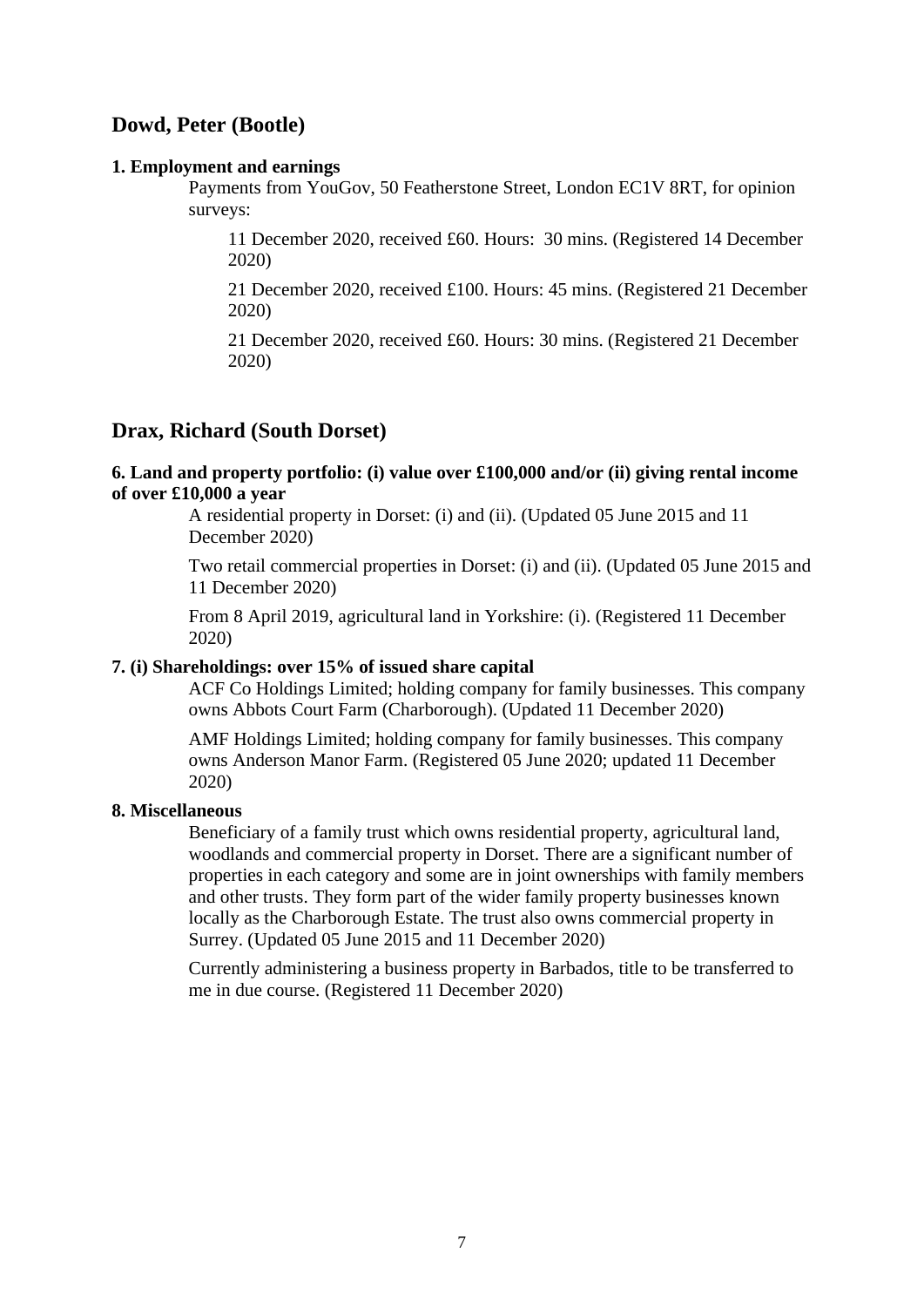# **Duncan Smith, Sir Iain (Chingford and Woodford Green)**

#### **1. Employment and earnings**

Payments for articles in the Daily Telegraph and Sunday Telegraph, 111 Buckingham Palace Rd, London SW1W 0DT:

16 December 2020, received £250 for an article published on 13 November 2020. Hours: 4 hrs. (Registered 18 December 2020)

16 December 2020, received £250 for an article published on 20 November 2020. Hours: 4 hrs. (Registered 18 December 2020)

16 December 2020, received £250 for an article published on 27 November 2020. Hours: 4 hrs. (Registered 18 December 2020)

16 December 2020, received £250 for an article published on 1 December 2020. Hours: 4 hrs. (Registered 18 December 2020)

### **Furniss, Gill (Sheffield, Brightside and Hillsborough)**

# **9. Family members employed and paid from parliamentary expenses**

From September 2020 I employ my daughter, Emily Grace Ahmed, as part-time Executive Office Manager. (Registered 03 June 2016; updated 07 June 2018 and 14 December 2020)

# **Ghani, Ms Nusrat (Wealden)**

### **8. Miscellaneous**

From 8 December 2020, a Trustee of Seafarers UK, a charity which supports seafarers and their families in need. (Registered 08 December 2020)

# **Gibson, Patricia (North Ayrshire and Arran)**

#### **1. Employment and earnings**

Payments from Savanta ComRes, Coveham House. Downside Bridge Road, Cobham KT11 3EP, for completing surveys:

7 December 2020, received £75. Hours: approx. 40 mins. (Registered 08 December 2020)

# **Grady, Patrick (Glasgow North)**

#### **1. Employment and earnings**

Payments from Savanta ComRes, 3 Melville Street, Edinburgh EH3 7PE, for opinion surveys:

7 December 2020, payment of £75. Hours: 30 mins. (Registered 11 December 2020)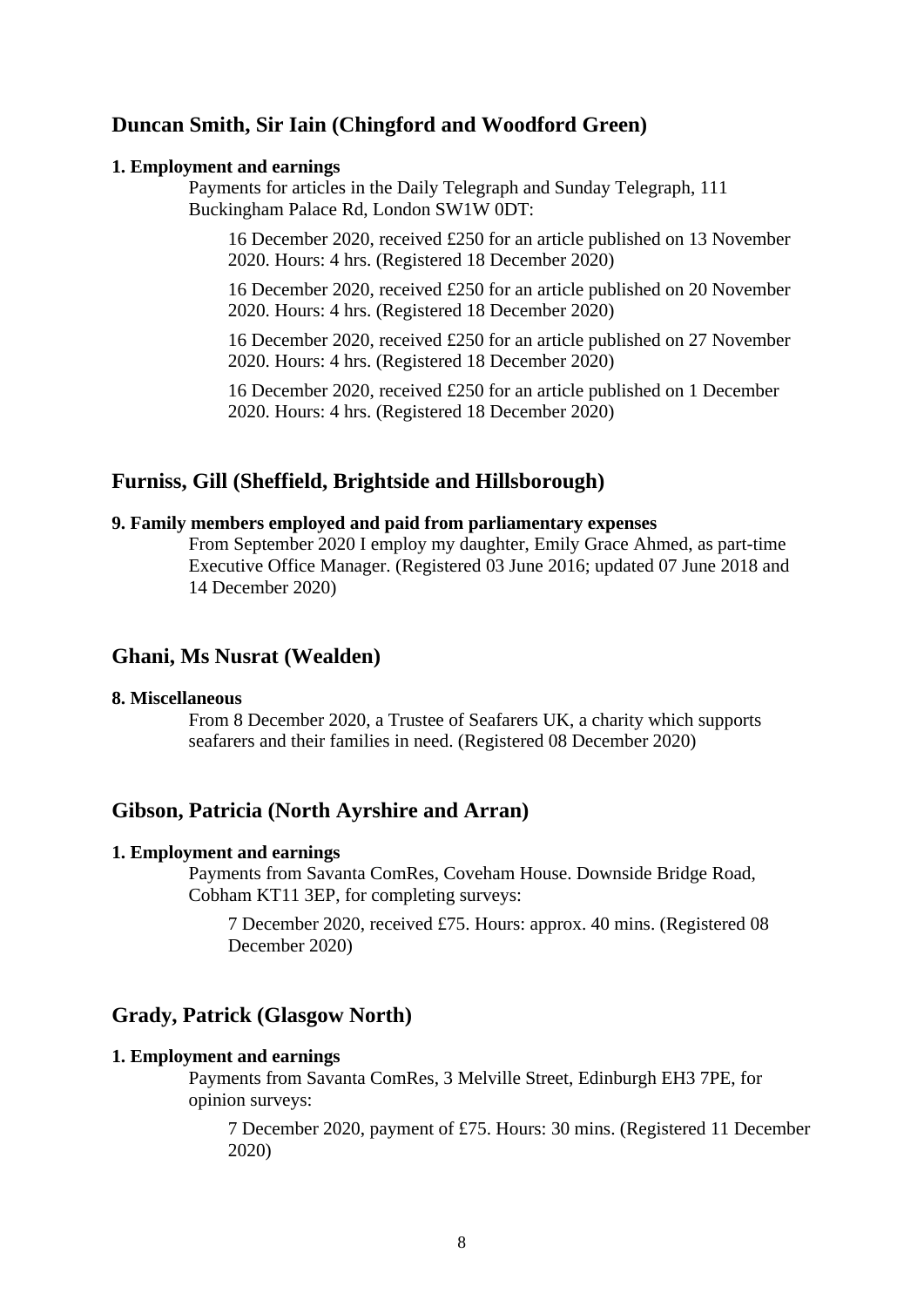### **Green, Chris (Bolton West)**

#### **1. Employment and earnings**

Payments from Ipsos MORI, 3 Thomas More Square, London E1W 1YW, for surveys:

8 December 2020, received £200. Hours: 1 hr. (Registered 10 December 2020)

# **Halfon, Robert (Harlow)**

### **1. Employment and earnings**

30 November 2020, £350 paid directly to a local educational organisation by Learning & Skills Events Consultancy and Training Limited, Swaleside Grange, Green End, Asenby, Thirsk YO7 3QX, for speaking at a webinar event. Hours: 1 hr. (Registered 10 December 2020)

# **Howell, Paul (Sedgefield)**

### **1. Employment and earnings**

Payments received as Councillor, Durham County Council, County Hall, Durham DH1 5UZ:

Until 31 March 2020, I received allowances of £13,300 per annum, paid monthly. Hours: approx. 10 hrs a month. (Registered 09 January 2020; updated 16 December 2020)

Councillor, Darlington Borough Council, Town Hall, Darlington DL1 5QT. Until 31 March 2020, I received allowances of £682.33 a month. Hours: approx. 10 hrs a month. (Registered 09 January 2020; updated 16 December 2020)

#### **8. Miscellaneous**

From 30 March 2020, a Director of the Policy Research Unit (PRU), a not-forprofit pooled research service which assists Conservative MPs with their Parliamentary duties. This is an unpaid role. (Registered 16 December 2020)

Councillor, Darlington Borough Council. Since 1 April 2020, I receive no allowances. (Registered 16 December 2020)

Councillor, Durham County Council. Since 1 April 2020, I receive no allowances. (Registered 16 December 2020)

# **Huq, Dr Rupa (Ealing Central and Acton)**

### **1. Employment and earnings**

Payments from YouGov, 50 Featherstone Street, London EC1Y 8RT, for surveys:

28 October 2020, payment of £100. Hours: 40 mins. Fee paid direct to charity. (Registered 10 December 2020)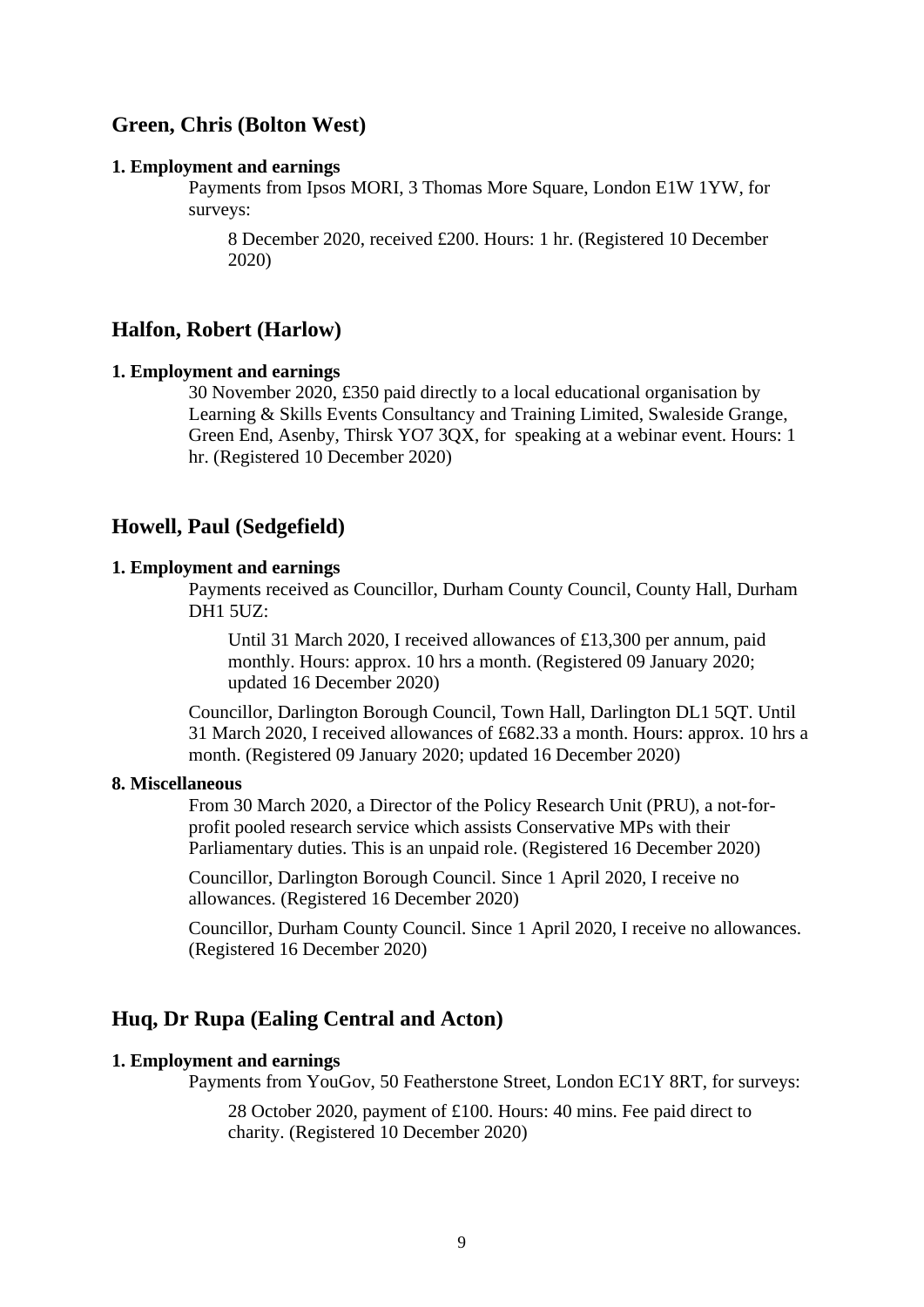16 December 2020, payment of £200 from Ipsos MORI, 3 Thomas More Square, London E1W 1YW, for a survey. Hours: approx. 2 hrs. Fee paid direct to Ealing Central and Acton Constituency Labour Party. (Registered 18 December 2020)

# **Jarvis, Dan (Barnsley Central)**

#### **1. Employment and earnings**

Payments from Savanta ComRes, 4 Millbank, London SW1P 3JA. Unless otherwise stated, these payments help meet the costs of my office and support my work as a Member of Parliament.

£75 received on 7 December 2020 for completion of a survey on 30 November 2020. Hours: 15 mins. (Registered 16 December 2020)

Payments from YouGov, 50 Featherstone Street, London EC1Y 8RT. These payments help meet the costs of my office and support my work as a Member of Parliament.

£70 received on 9 July 2020 for completion of a survey on 1 July 2020. Hours: 20 mins. (Registered 16 December 2020)

£100 received on 31 July 2020 for completion of a survey on 17 July 2020. Hours: 30 mins. (Registered 16 December 2020)

£100 received on 28 October 2020 for completion of a survey on 23 October 2020. Hours: 40 mins. (Registered 16 December 2020)

£60 received on 7 December 2020 for completion of a survey on 1 December 2020. Hours: 20 mins. (Registered 16 December 2020)

# **Javid, Sajid (Bromsgrove)**

### **1. Employment and earnings**

From 22 October 2020 until further notice, Adviser to C3.ai (enterprise AI software provider), 1300 Seaport Boulevard, Redwood City, California, CA 94063. For providing advice on the global economy, geo-politics and market opportunities, I expect to receive £151,835 per annum, paid monthly, plus an option for 666.7 common shares per month (with a current approximate market value of £45,000). Hours: 80-96 hrs annually (10-12 days a year). I consulted ACoBA about this appointment. (Registered 10 November 2020; updated 07 December 2020 and 21 December 2020)

### **Jenkinson, Mark (Workington)**

### **1. Employment and earnings**

Councillor, Allerdale Borough Council, New Bridge Road, Workington CA14 4YJ:

Until 1 March 2020, I received £280.55 a month. Hours: 20 hrs a month. (Registered 09 January 2020; updated 15 December 2020)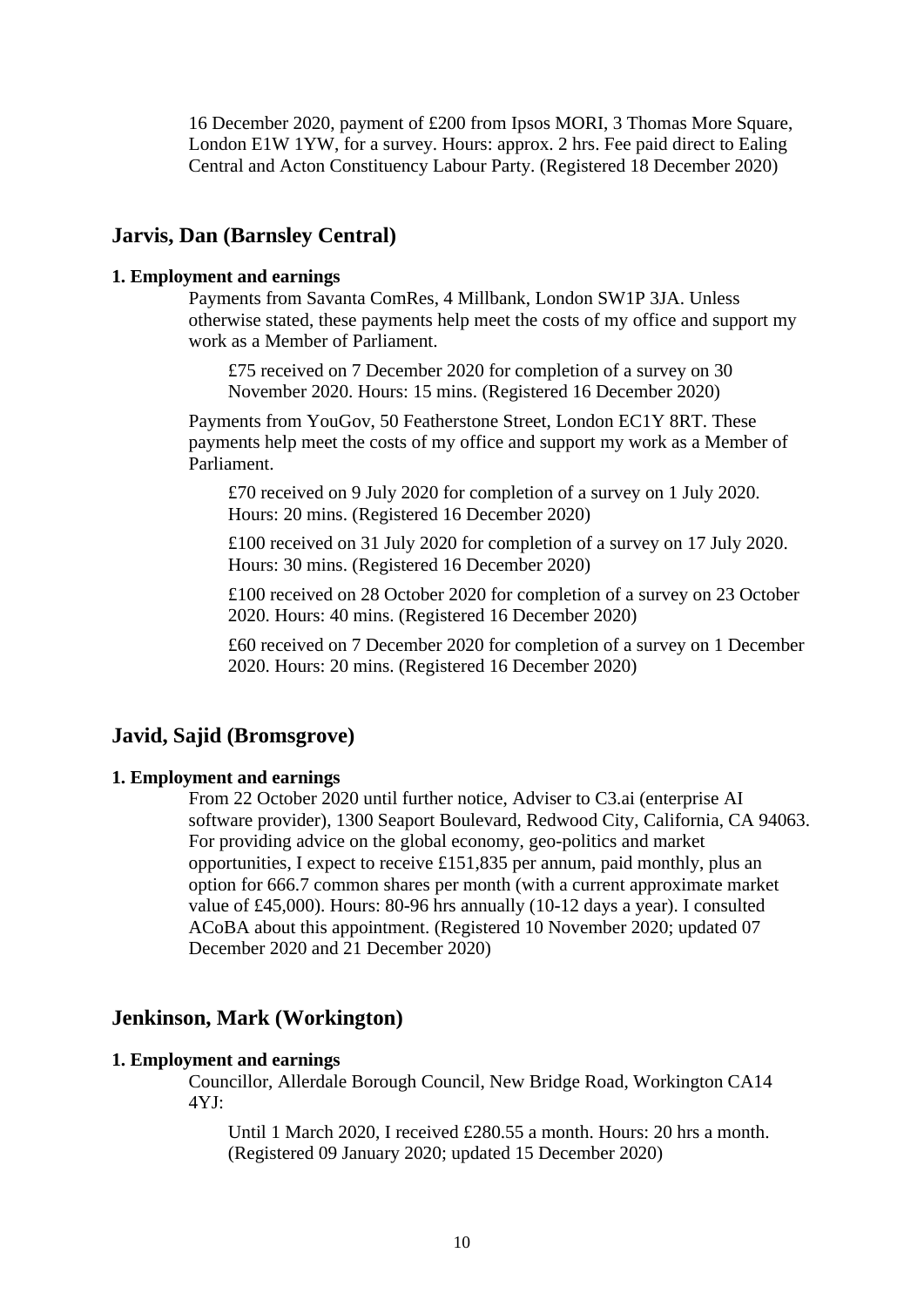### **2. (b) Any other support not included in Category 2(a)**

Name of donor: Michael Wombwell Address of donor: private Amount of donation or nature and value if donation in kind: Books to be distributed to primary school children, to the value of £13,686 Date received: 10 December 2020 Date accepted: 10 December 2020 Donor status: individual (Registered 15 December 2020)

### **7. (i) Shareholdings: over 15% of issued share capital**

Until 6 October 2020, Jolievue Ltd; consultancy services. (Registered 09 January 2020; updated 15 December 2020)

### **8. Miscellaneous**

Until 6 October 2020, unpaid Director of Jolievue Ltd. (Registered 09 January 2020; updated 15 December 2020)

In my capacity as councillor, I currently hold unpaid directorships with:

Until 4 March 2020, Energy Coast West Cumbria (Workspace) Ltd. (Registered 09 January 2020; updated 15 December 2020)

Until 4 March 2020, Energy Coast West Cumbria (Properties) Ltd. (Registered 09 January 2020; updated 15 December 2020)

Until 4 March 2020, Energy Coast West Cumbria Ltd. (Registered 09 January 2020; updated 15 December 2020)

Until 14 May 2020, AIP (Derwent Riverside) Ltd. (Registered 09 January 2020; updated 15 December 2020)

Until 14 May 2020, AIP (Church Street) Ltd. (Registered 09 January 2020; updated 15 December 2020)

Until 14 May 2020, AIP (Ashfield Road and Ellerbeck Lane) Ltd. (Registered 09 January 2020; updated 15 December 2020)

# **Johnson, Dame Diana (Kingston upon Hull North)**

### **1. Employment and earnings**

Payments from Ipsos MORI, 3 Thomas More Square, London E1W 1YW:

15 December 2020, received £200 for completing a survey in November 2020. Hours: 90 mins. (Registered 17 December 2020)

### **Knight, Julian (Solihull)**

#### **1. Employment and earnings**

Payments from Ipsos MORI, 3 Thomas More Square, London E1W 1YW, for completing surveys:

14 December 2020, received £200. Hours: 1 hr. (Registered 21 December 2020)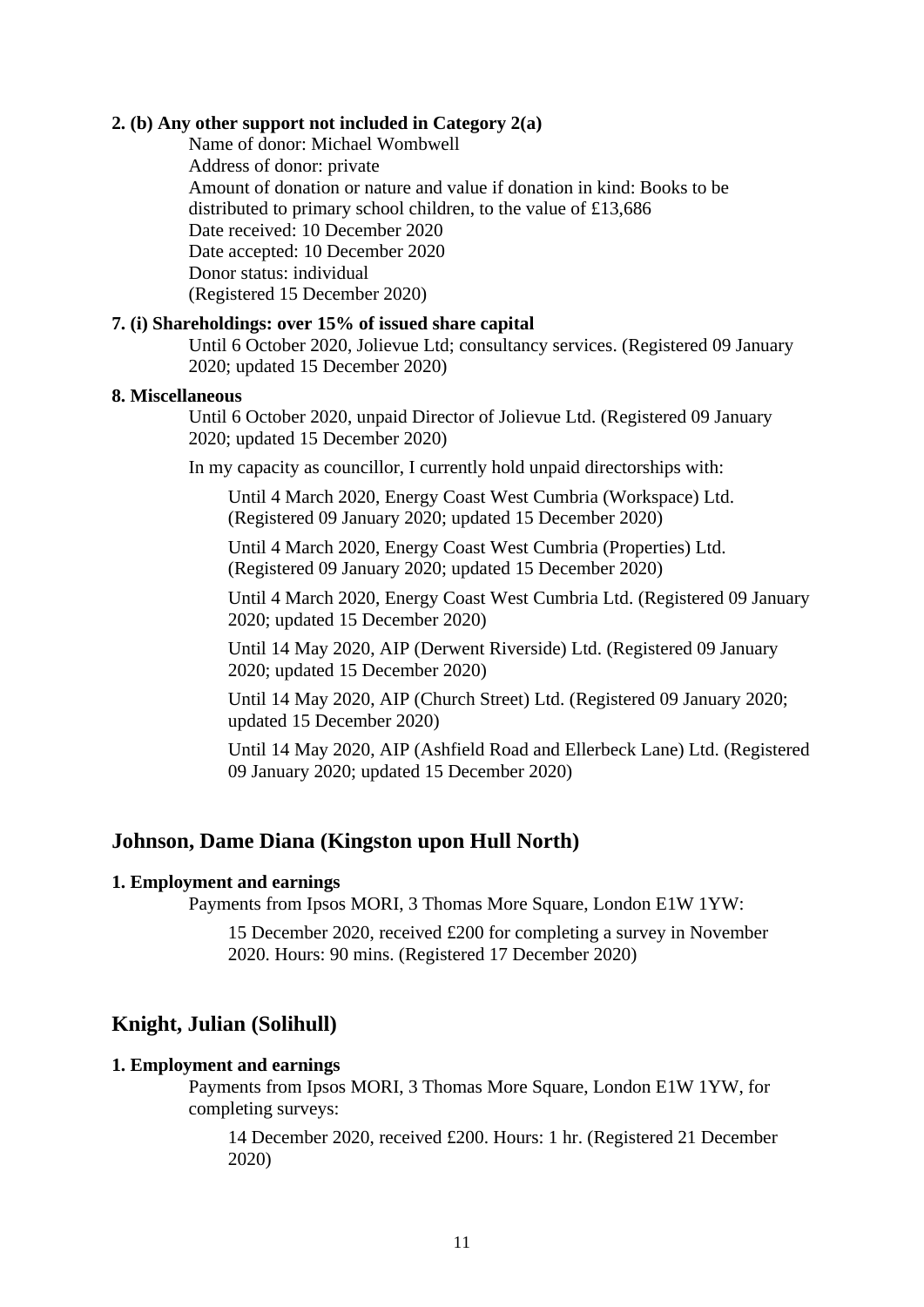Payments from YouGov, 50 Featherstone Street, London EC1Y 8RT, for completing surveys:

11 December 2020, received £60. Hours: 20 mins. (Registered 21 December 2020)

# **Lewer, Andrew (Northampton South)**

#### **1. Employment and earnings**

Payments from Ipsos MORI, 3 Thomas More Square, London E1W 1YW, for surveys:

18 December 2020, received £200. Hours: 1 hr. (Registered 18 December 2020)

### **Lucas, Caroline (Brighton, Pavilion)**

### **1. Employment and earnings**

18 November 2020, received £200 from BBC, 1 Portland Place, London W1A 1AA, for appearance on Radio 4 Any Questions. Hours: approx. 10 hrs. (Registered 10 December 2020)

### **Mak, Alan (Havant)**

# **8. Miscellaneous**

From 30 November 2020, Co-Chairman of the Conservative Party Policy Board. This is an unpaid role. (Registered 15 December 2020)

### **Mangnall, Anthony (Totnes)**

#### **1. Employment and earnings**

17 December 2020, received £200 from Ipsos MORI, 3 Thomas More Square, London E1W 1YW, for a survey. Hours: 1 hr. (Registered 17 December 2020)

### **Mumby-Croft, Holly (Scunthorpe)**

### **6. Land and property portfolio: (i) value over £100,000 and/or (ii) giving rental income of over £10,000 a year**

Until 12 November 2020, a half-share in a house in North Lincolnshire: (i). (Registered 30 December 2019; updated 15 December 2020)

Until 11 December 2020, a half-share in a house in North Lincolnshire: (i). (Registered 30 December 2019; updated 15 December 2020)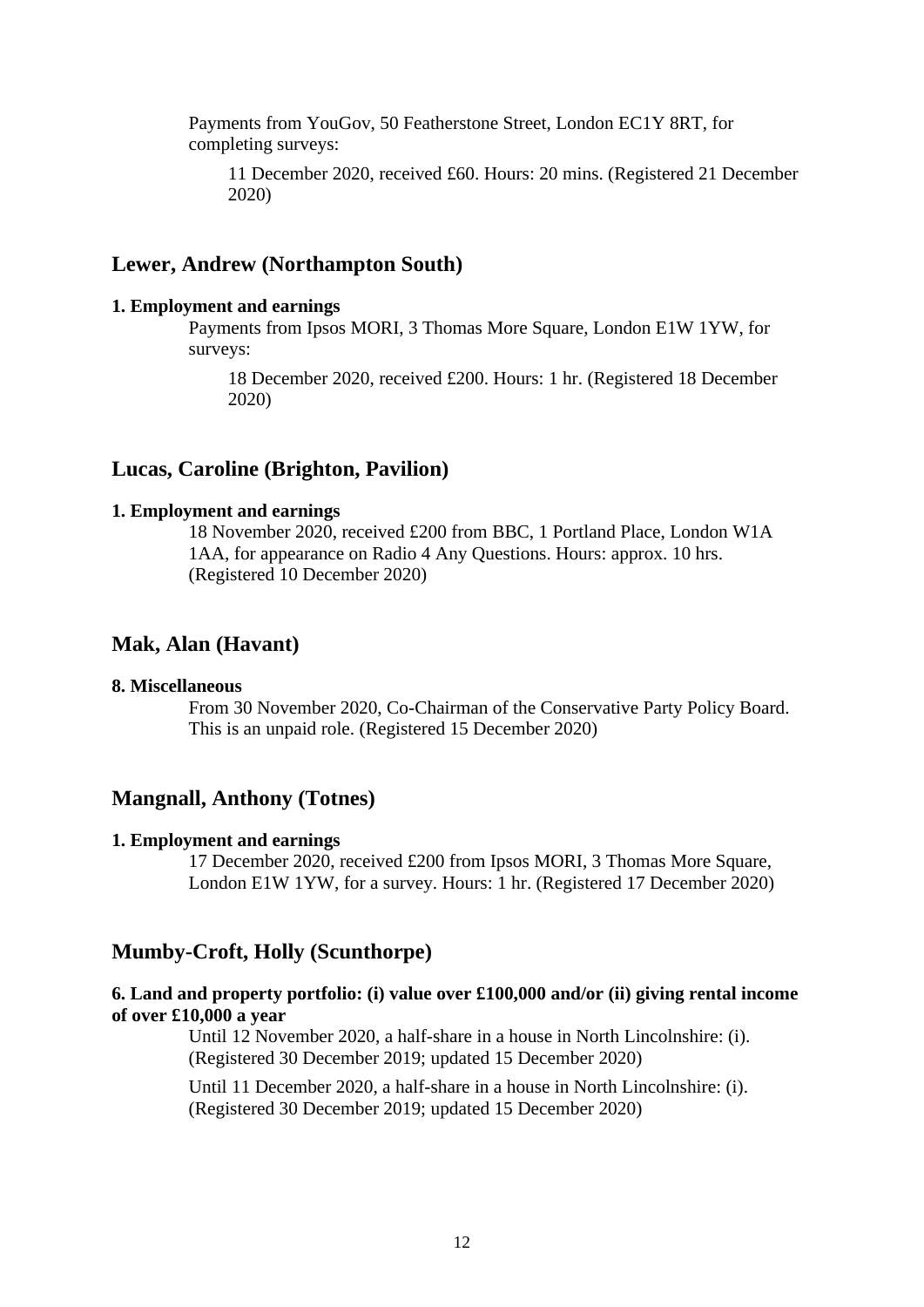# **Murrison, Dr Andrew (South West Wiltshire)**

#### **1. Employment and earnings**

Surgeon Commander Royal Naval Reserve, HMS President, St Katherine's Dock, London. (Updated 15 January 2014 and 2 October 2015)

30 November 2020, received £2,369.91. Hours: 60 hrs. (Registered 17 December 2020)

27 November 2020, received £250 from Eden and Partners, 50 Broadway, London SW1H 0RG, for a seminar with health professionals. Hours: 1 hr. (Registered 17 December 2020)

### **Penning, Sir Mike (Hemel Hempstead)**

### **1. Employment and earnings**

From 1 December 2020, a Non-Executive Director of Law Abroad Ltd, a legal company operating in the UK and abroad. Address: 79 Marlowes, Hemel Hempstead HP1 1LF. Until further notice, I will receive a monthly salary of £750 for providing lay advice to the Chairman and the Board of Directors. Hours: 1.5 hrs per calendar month. (Registered 16 December 2020)

# **Reeves, Ellie (Lewisham West and Penge)**

#### **1. Employment and earnings**

Payments from Savanta ComRes, The Woolyard, 54 Bermondsey Street, London SE1 3UD, for completing surveys:

Payment of £75 expected for a survey completed on 2 December 2020. Hours: 30 mins. (Registered 18 December 2020)

Payments from YouGov, 50 Featherstone Street, London EC1Y 8RT, for completing surveys:

Payment of £140 expected for a survey completed on 3 December 2020. Hours: 45 mins. (Registered 18 December 2020)

# **Richards, Nicola (West Bromwich East)**

### **1. Employment and earnings**

Payments from Dudley Metropolitan Borough, 1 Priory Road, Dudley DY1 1HF, for my role as a Councillor:

From April 2020 until 25 November 2020, I received £782.92 a month. Hours: 20 hrs a month. (Registered 04 May 2020; updated 09 December 2020)

From 26 November 2020 until further notice, I receive £804.50 a month (backdated to 30 April 2020). Hours: 20 hrs a month. (Registered 09 December 2020)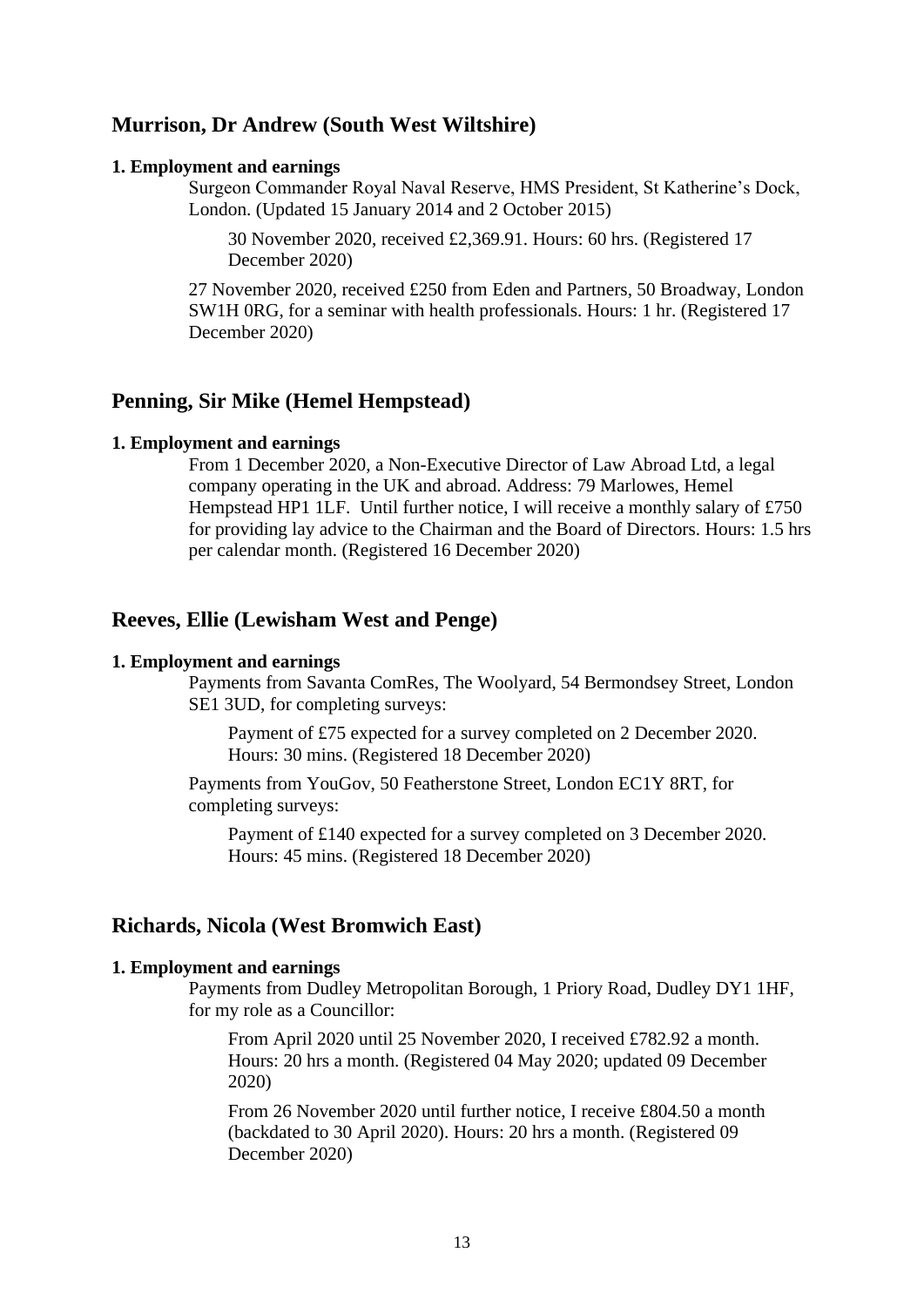# **Slaughter, Andy (Hammersmith)**

### **1. Employment and earnings**

Payments from Ipsos MORI, 3 Thomas More Square, London E1W 1YW, for surveys:

14 December 2020, payment of £200. Hours: 1 hr. (Registered 16 December 2020)

Payments from Savanta ComRes, The Woolyard, 54 Bermondsey Street, London SE1 3UD, for opinion surveys. All fees paid direct to my constituency party:

7 December 2020, payment of £75. Hours: 20 mins. (Registered 15 December 2020)

# **Smith, Cat (Lancaster and Fleetwood)**

### **1. Employment and earnings**

Payments from Ipsos MORI, 3 Thomas More Square, London E1W 1YW, for surveys:

14 December 2020, received £200. Hours: 1 hr. (Registered 16 December 2020)

# **Smith, Chloe (Norwich North)**

### **2. (a) Support linked to an MP but received by a local party organisation or indirectly via a central party organisation**

Name of donor: Computer Service Centre Address of donor: 19 Meridian Way, Norwich NR7 0TA Amount of donation or nature and value if donation in kind: IT support for November 2020 (1 month), valued at £1,286.95 (inc VAT) Donor status: company, registration 4517529 (Registered 01 December 2020; updated 09 December 2020)

Name of donor: Computer Service Centre Address of donor: 19 Meridian Way, Norwich NR7 0TA Amount of donation or nature and value if donation in kind: IT support for the calendar months of December 2020 to March 2021 (inclusive), valued at £5,147.80 (incl VAT) Donor status: company, registration 4517529 (Registered 16 December 2020)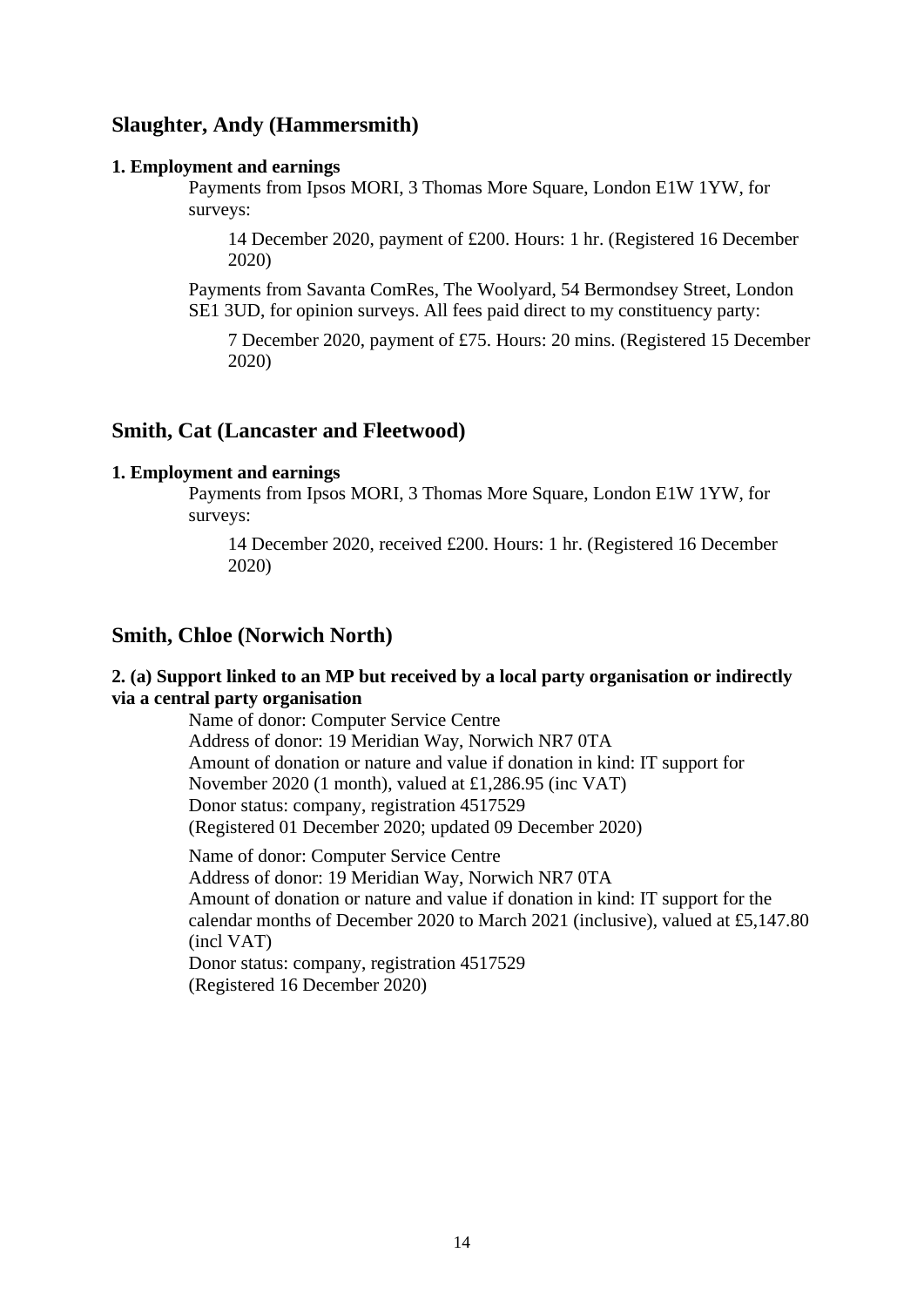# **Smith, Royston (Southampton, Itchen)**

#### **1. Employment and earnings**

Payments from ComRes, Four Millbank, London SW1P 3JA, for completing opinion surveys. All fees donated to local charities:

18 June 2020, payment of £75 for June 2020 Parliamentary Panel Survey. Hours: 45 mins. (Registered 15 December 2020)

10 July 2020, payment of £75 for July 2020 Parliamentary Panel Survey. Hours: 45 mins. (Registered 15 December 2020)

17 September 2020, payment of £75 for September 2020 Parliamentary Panel Survey. Hours: 45 mins. (Registered 15 December 2020)

23 October 2020, payment of £75 for October 2020 Parliamentary Panel Survey. Hours: 45 mins. (Registered 15 December 2020)

10 December 2020, payment of £75 for December 2020 Parliamentary Panel Survey. Hours: 45 mins. (Registered 15 December 2020)

10 December 2020, payment of £50 for Parliamentary Stakeholder Panel Survey. Hours: 30 mins. (Registered 15 December 2020)

Payments from YouGov, 50 Featherstone Street, London EC1Y 8RT, for completing opinion surveys. All fees donated to local charities:

19 November 2020, payment of £60 for November 2020 Survey. Hours: 20 mins. (Registered 15 December 2020)

14 December 2020, payment of £100 for December 2020 Survey. Hours: 20 mins. (Registered 15 December 2020)

# **Streeter, Sir Gary (South West Devon)**

### **1. Employment and earnings**

Payments from Ipsos MORI, 3 Thomas More Square, London E1W 1YW, for completing opinion surveys:

17 December 2020, received £200 for Winter 2020 Survey. Hours: approx. 1 hr. (Registered 18 December 2020)

### **Tugendhat, Tom (Tonbridge and Malling)**

### **1. Employment and earnings**

Payments from Associated Newspapers Ltd, Northcliffe House, 2 Derry Street, Kensington, London W8 5TT:

10 December 2020, received £1,000 for an article. Hours: 1 hr. (Registered 10 December 2020)